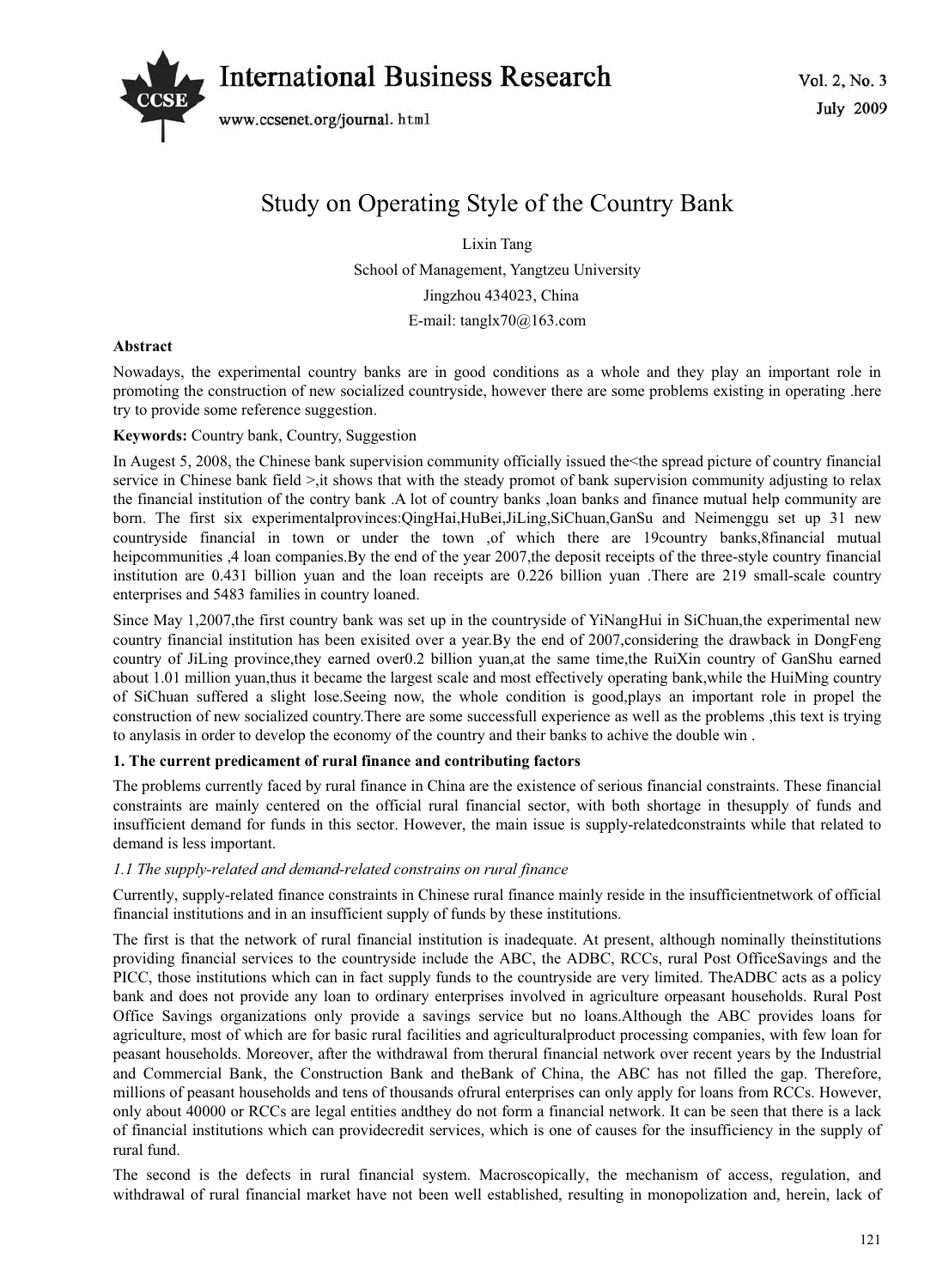competition on rural financial market. Microscopically, the ownership of rural financial institutions is notclarified, weakening the stimulating mechanism and restricting mechanism in management, and leading to thedisconnection of responsibility with profits, which have directly negative impact on the operational behavior of financial institutions.

The third is the defects in rural financial management system. Under the leadership of the United ProvincialCredit Cooperatives, rural credit cooperatives that used to scatter in countryside come into factual monopolization, which meets the demand for local economic and financial development. At present, United Provincial Credit Cooperatives basically follow the model prior to the reform in distributing administrative authority and responsibility among its subordinate credit cooperatives, while the power for decision-making in allocating creditsis more centralized than before.

## *1.2 The demand-related constrains on rural finance*

The insufficient effective demand by peasant households for services offered by official financial institutions leads to the demand-related financial constraints. Currently, there is an insufficient demand for financing bypeasant households. On one hand, there is insufficient natural demand which is mainly determined by the lowdegree of rural commercialization, high farmer self-consumption of grain, oil, meat and vegetables and a limiteddegree of monetization which have reduced the commercial demand by peasant households for funds. On theother hand, stimulation of demand is insufficient and this is the main cause of demand-related financial constraints.In turn, this is the result of policy limiting the development of rural finance institutions.

Firstly, as the provision of consumer credit services by official institutions is lagging, the demand by peasanthouseholds for such credit is weak. Currently, it is difficult to activate the rural market in this respect, partly due tolow peasants' income. However, when peasants build houses, buy durable consumer goods, educate their children, or hold weddings or funerals, it is generally difficult for them to obtain loans from official financial institutions.This forces peasants to transfer the demand for consumer credit to unofficial financial institutions and, as a result,the demand for funds from official financial institutions is reduced.

Secondly, risks in agriculture and the low degree of rural mercerization have reduced investment demand bypeasant households. As natural disasters frequently occur in China and farm produce is perishable, the naturalrisks in agricultural production are high. But agricultural insurance is backward. At the same time, because of thelow degree of market development, the risks and costs for obtaining information and technology, as well as markettransactions costs, are high for peasant households. Due to such risks and a lack of correlative policy tools, themajority of peasant households can only choose to operate within traditional industries instead of entering intoother businesses, other than agriculture. This restricts their channels for investment and reduces their demand forborrowing capital from official financial institutions.

Thirdly, loans from official financial institutions are difficult to access which inhibits demand for investmentby peasant households. Investment loans from official financial institutions such as RCCs and the ABC aredifficult for peasant households, mainly because of the lack of collateral (for example, land use rights cannot bemortgaged), guarantees are difficult and formalities complex. Striking examples of this are the difficulties of obtaining loans by impoverished peasant families or by peasants living in backward areas, as well as by households with medium or high incomes for expanding their scale of production or adjusting their agricultural structure. Since the ABC has been transformed into a state-owned commercial bank, fewer and fewer loans have been extended to peasant households. The RCCs, the main official financial institution issuing loans to peasanthouseholds, find it difficult to meet the requirements of the majority who want loans.

#### **2. The contribution the contry bank making to the country economy**

*2.1* the constructoion of the country bank does good to promoting the form of the new country financial competeton style, thus, forming the style of the coexisitence of country bank,agricultural developing bank ,agricultural bank,post saving bank ,country credit community and various informal financial institutions.There is no doubt that the country bank's enter promots the development of the country financial institution ,and add a financial channel which favors the policy of "three rural ",thus can make up for the blank caused by the business bank's moving away from the country areas ,besides,it can solve the problem that the state-owned business banks'inadequate support to three rural and middle or small enterprises based on the strict examination, complicated procedures and the high requirement ,and it's god for the better development of three rural ,and local economy.The foreign capital business banks' entering into the country financial markets enhances the competition press of the country credit community.Befor it ,the country community is the main resoursesof farmers'loan for the lack of country financial institutionahd it's monopolized state made it the leading gole.These so-called "foreigner"in the country financial market brings benign strick to it.In some areas, because of the increase of the country financial community,the country credit community begins to offer services initiatively.There is no doubt that this is a ood start considering the development and advancement of the country credit community.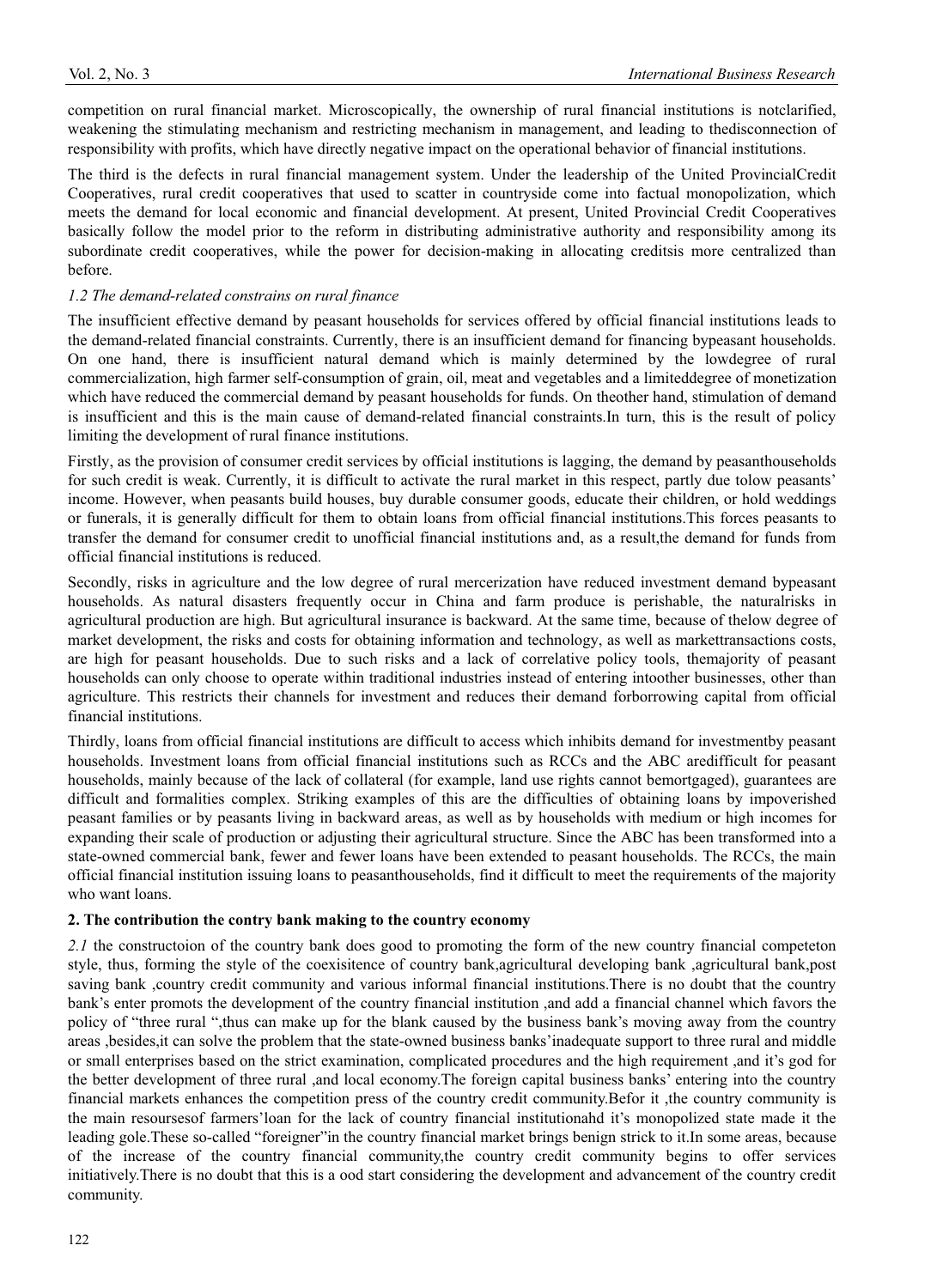*2.2* The construction of the country bank provides a stage for innovation of the country finance.The innovation of country finance has beeb an important content of the financial reform all the time.It reflects as follows:first,it offers financial services initiatively to agricultural enterprises or private owners.The financial need for these enterprises or individuals has long been suplus. What's more, it mostly effects through the popular financing <informal financing>The occurance is no doubt to widen the financing channel,thus supply a certain financial ensurance for forming the formulated agricultural operation.Second, this can expand our country's consume credit need ,because of the large proportion of education,medicial treatment in farmers's life expenditure,the country bank can make certain exploration in this aspect and then promot the county consume credit market.Third, with the high development of nation's economy,the high income of the farmers ,the improvement of the life standard and some farmers own a sum of money on the move,the occurance of the bank can meet the most farmers'need.

*2.3* The construction of foreign capital country bank---HuiFeng country bank is an effective measure of open train of thoughtof creating the new country finance.Some people in promised that ,this move is good for expanding the open field,optimizing the open structure,improving the open quality,making use of creatively foreign capital way,and deeping the country financial reform in the point of "open".the seventeenth meeting of the people' representives and centre economic meeting on the total strategy about system reform of the country finance thought highky of utilizing the nationaland international resources,actually leading the foregn capital financial institutionto take part in the experimental job of the new country financial institution,thus further promot the reform of country financial system,construct the modern country financial system of coexistence of various own system and operating reform,rational structure ,flawless function,effect and safety.

#### **3. The operational state of rural finance in Japan**

#### *3.1The rural financial model in Japan*

There are many self-generating farmer financial organizations early in the second in the 19th century and a nationwide of rural financial system until now in Japan. The rural financial system in Japan is composed of the government financial institutions, cooperative financial institutions and other financial organizations. The cooperative financial institutions mainly are peasant associate system, made up of the agricultural cooperative combination, the credit agricultural cooperative combination and the agriculture and forestry central treasury.

The agricultural cooperative combination is the grass-roots organization that directly has credit relations with peasant housholds. They process nonprofit services of deposits taking, loans, loans settling, insurance and marketing. The credit agricultural cooperative combination is middle-level organization that helps grass-roots peasant associate for funds management and plays bridge and tache roles between the grass-roots peasant associate and the agriculture and forestry central treasury. They provide services to grass-roots peasant associate that absorb their remaining funds and finance for grass-roots peasants associate in their hour of need, but not engaged in insurance, marketing, etc.

The agriculture and forestry central treasury is the central level organization that are on financing, dispensing and liquidation within the system of capitals and work capitals according to the national laws, as well as guide the work of the credit agricultural cooperative combination and provide consultation for them. The business scope of the agriculture and forestry central treasury is bigger than that of the agricultural cooperative combination, including the deposits, loans, business agent and foreign exchange. Its funds are mainly used for the agricultural cooperative combination, also loans to large enterprises associated. The agriculture and forestry central treasury also deals with funds transfer cycle, part of securities investment, except to provide services for the grassroots and intermediate institutions, issuing bonds on agriculture and forestry. The agriculture, forestry and fishery public treasury is the government financial institution. Its mission is to offer funds with low interest rates or long redemption date for those people who go for agriculture, forestry and fishery when they have difficulty in financing towards the agriculture and forestry central treasury and other financial institutions. The funds of the agriculture, forestry and fishery public treasury is mainly used to finance for infrastructure, such as land improvement, afforestation, the construction of fishing harbor such as fishing, also used for agricultural modernization, as well as for loans on agricultural modernization, improvements in agriculture, facilities that large domestic wholesale markets for agricultural products and trading markets are built. Its businesses generally are not directly handled, but are entrusted to the peasants associate system agency, and pay a certain commitment fees. The agriculture, forestry and fishery public treasury is the supplementary of the peasant associate system and the commercial bank loans, as it were.

The agricultural credit guarantee and insurance system is also a measure that the government supports the rural finance. It is an important part of the agricultural credit compensation system in government finance. It comes into force according to the Agricultural Credit Guarantee and Insurance Law formulated by the Japanese government in 1961. The credit guarantee system is the rules and regulations that can reduce and avoid credit risks of credit givers to ensure credit discharge or obtain compensations when indebtedness cannot be cleared off. The agricultural credit funds association specializes in providing guarantee for the agricultural loans of its members. In credit insurance, the insurant is the creditor whose loss is compensated by the insurer because the debtor fails to fulfill obligations. The business of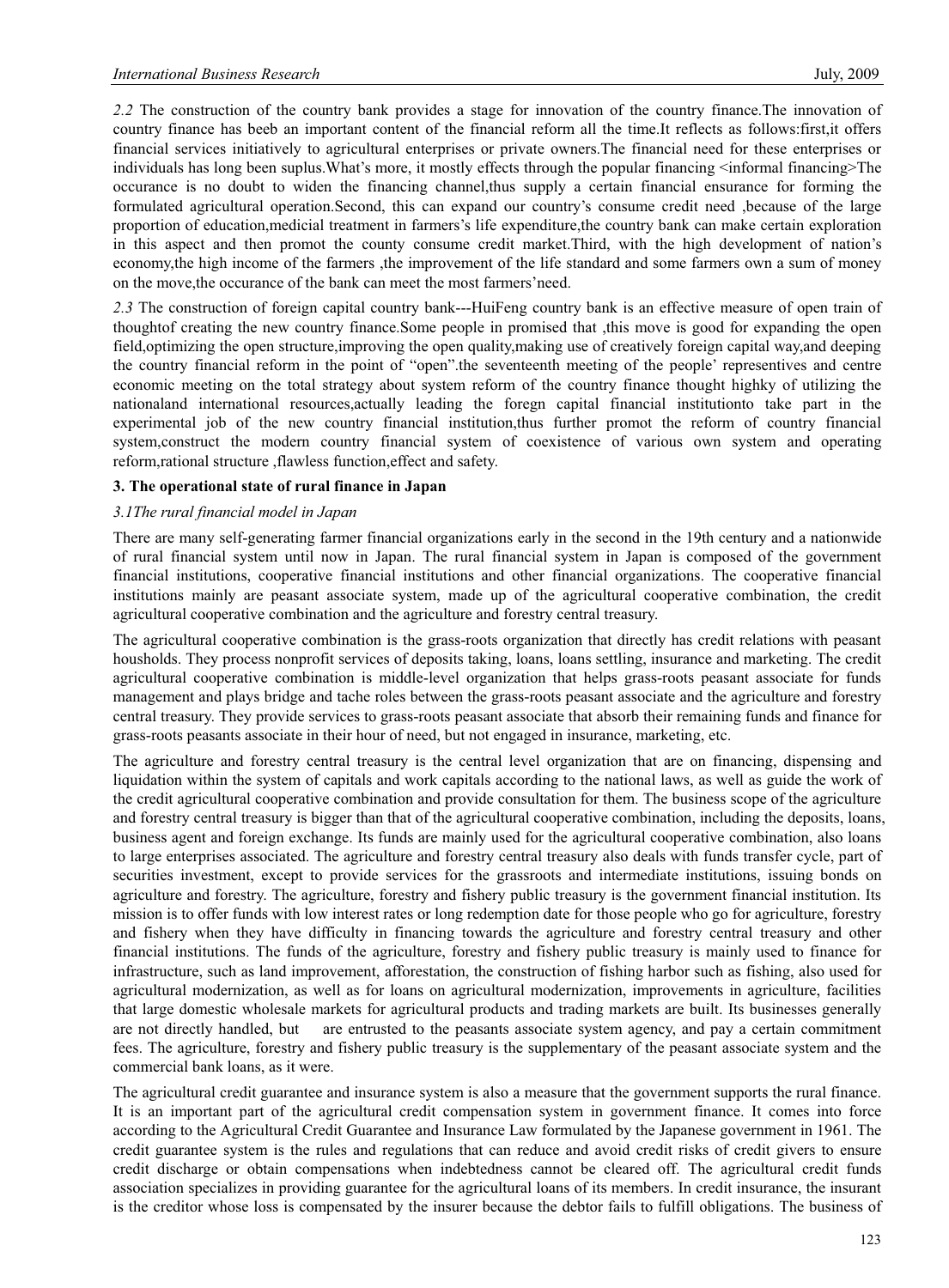the agricultural credit insurance association is mainly divided into two parts, guarantee insurance and finance insurance. The guarantee insurance can provide insurance for the items that the agricultural credit fund association pay the debts in lieu. The finance insurance can provide insurance for the items that the loans on agricultural modernization from the agriculture and forestry central treasury and the credit agricultural cooperative combination fell delinquent.

## *3.2 operation analysis on rural financial institutions in Japan*

The rural financial institutions in Japan play an important role in the economic recovery since its establishment, especially after the second worldwar. However, since the 1990s, its disadvantages are also increasingly exposed with the development of agricultural modernization and rural finance.

## 3.2.1 Structural capital surplus

The rural financial institutions in Japan are facing a serious capital surplus because the farmer's income has a constant increase in every year, which make rural financial institutions absorb so many deposits, but rural capital demand is relatively limited with the improvement of agriculture modernization and productivity. For example, the survey around the problem of is found that the rural financial system provide loan value no less than 5.5 trillion yen for housing loans, its proportion of 47.1%, far more than the other the financial system include cities bank.

3.2.2 Compared with large financial institutions, the competitiveness of the agriculture and forestry financial institutions is weak due to ill electronized and informatized hardware equipment. It showed that financing cost is relative taller and business areas is relatively narrower.

## 3.2.3 The management lack of democracy and transparency

The funds of the agriculture and forestry financial institutions come from the deposits absorbed by the grass-roots collaborative combination. The cooperative collaborative combination association as intermediate level organization should announce and explain the use of vast funds to the grass-roots collaborative combination. However, the cooperative collaborative combination association provided such a large amount of funds that general members of collaborative combination knew nothing about it, even the director of collaborative combination knew nothing about to housing loans. The black-box operation in management make the problems cannot be found and solved early.

3.2.4 Ignorance of financial risk consciousness

It is mainly for two aspects. The first is the loan mortgage isn't examined necessarily Although a mortgage is required. The second is the capital is concentrated excessively lack of risk consciousness, such as the capital concentration on real estate.

## 3.2.5 Excessive intervention of the government

The government, the officials and business become one flesh. The government's intervention, support and guidance have played a positive role in financial development in the beginning (especially after the second worldwar). However, the government caused by excessive intervention resulted in the lack of transparency in the financial system and the weak of implementation effect of financial policy with the further development of the economy.

## **4. Problems out of operating the country bank in China**

*4.1* The fixed location in the market deviats from serving three rural and (Temporary management of village banks ) shows that the country bank is a bank financial institution in country ,mainly offering services for local farmers,agriculuture and the development of country economy.The needof the local farmers'little credi hasn't been considered by the credit communityuntil now,which is the blank of the country finance,alse a biggest problem needed to be solved.While the country bank's ability in this aspect is weak,either,thusscan not fill up the blank..Apart of country banks'ignoring the "high risk,high cost,lowbenifit",but eyeing on the smallenterprise owners or export enterprises of nunerous loa.The devirats from the originalintention of constructing country bank to some degree.For example,ZhenDu country bank set up by HuiFeng differs from other country banks in its setting up directly in ShuiZhoudistrict.WangDongShang,the president of the board announced that,the loan receipts won't bo over 0.5 million yuan.According to his schedule,the later loan service in2008 will expand to reach farmers.

*4.2* The credibility of country bank is weak. The law of the business bank shows that the loan issued by the country bank can not reach over 75%of the deposit.Without financial sources ,the loan business country bank can not srart .Some people in country bank introduced that their credit is weaker than other bank even country credit community ,thus it's difficult to attrat the deposit.The bank hold several meetings with the country people and introduce the people and products,however ,the villigers consider it as personal banks ,and dare not deposit.Taking another one for instance, in the Yi Long country where the YiLongHui Ming bank seats,which is the first country bank in our nation ,the namely proportion of the credit 8%, in fact it is over 15%, which is much higher than any other country bank or credit community.Unfortunately,farmersprefer to loan from association while country banks or credit community .Therefore,the lack of money to loan in association while country banks loan little occurs.Besides,such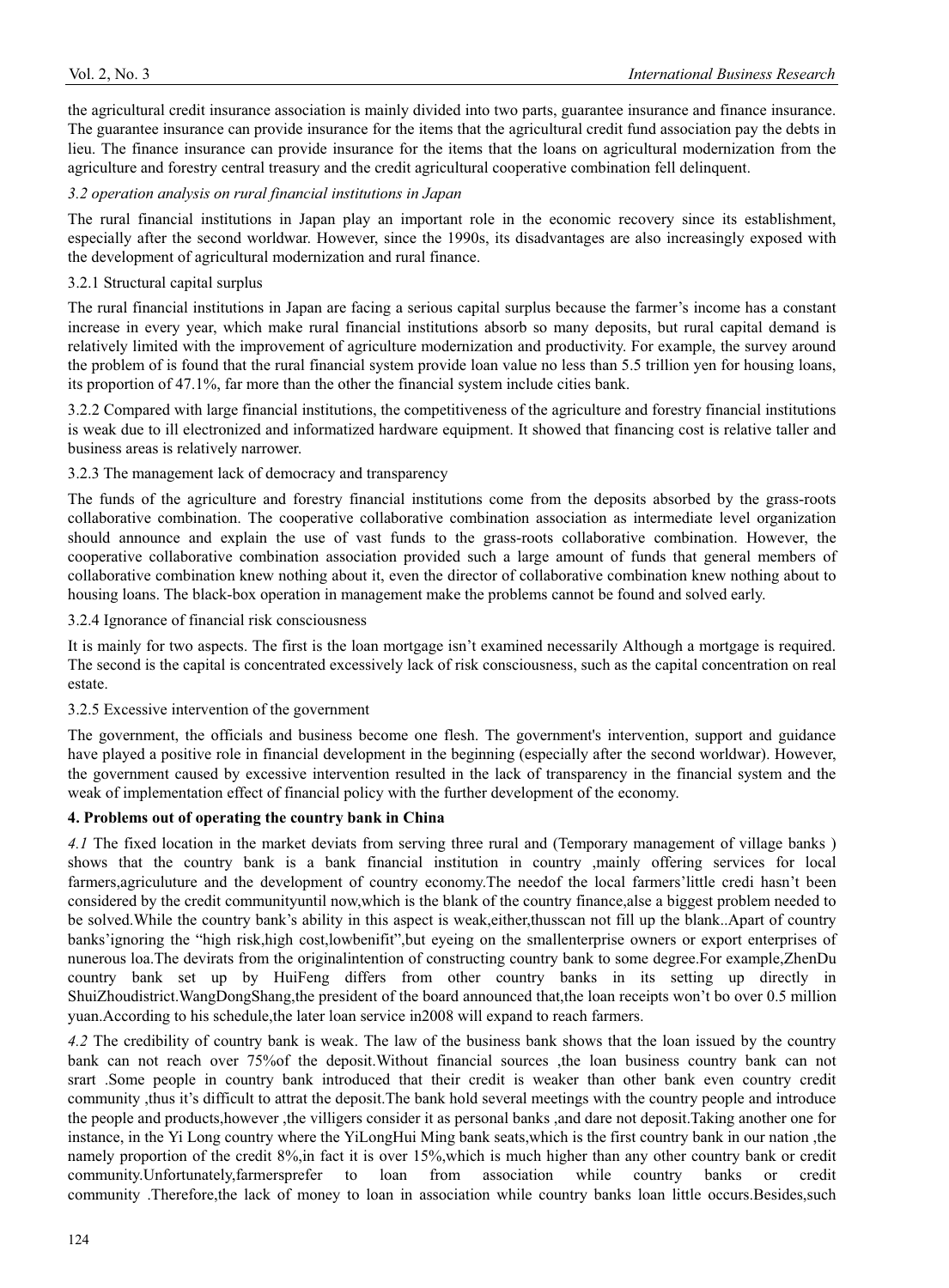banks have only one net point without joing the bank union,it is inconvenient for villigers to deposit or withdraw.

*4.3* The creativity is inadequate for lacking of the divided financial product.So far,the loan business in country bank is almost alike with community business.Because of the scale finance,the credit ability is far weaker than credit community ,thus,the existence of country bank is in question,forits function is almost the same with credit community.

## **5. Several suggestions on country bank's operating**

*5.1* Realise the identity of the country bank and its fixed locationclearly.There is a biggest policy context in constructing country bank ,that is carrying out the concept of scientificial development, constructing new socialized country.Construct the country bank properly under the leading thought of "industry feedbacks agriculture,city supports countryside,the wealthy support the poor,making the financial institution with advantage extend the credit support to country.Besides,provides farmers,agriculturesand country economy with more convenient ,more full,more effectivefinancial services by attracting and controlling, the country capital through stock system .Of course,it complies with main idea of the seventeenth meeting of the people's representetives and is a meaningfull as well as prolong strategic decision to make poor farmers to become rich ,improve low productivity and develop country economy much better and faster.Alynasing the condition of farmers objectively,we can divide them into three groups.The first one is those who are under poverty line with out enough farmland to support their lifes.The second one is those who are getting out of poverty by running private business.They large plants and have solve the basical problems of living.They are now becoming the active productivity in the country. The third are those who have been already rich.They run enterprises,shops,schoolsand any other beneficial businee.They have been ahead in developing the country economy.The main object to offered by country bank should be thhohse who are in the first two groups,especially help those in the first group enter the second or third one.If the country bank only supports the second or the third one,ignoring the first one,it only makes the country bank commercialized through robbing the high –quality credit resourcesof countryside.Thus it cann't solve the main problemsand derivate from the original intention of policy of constructing the new socialized country.The primary task of the country bank is to help poor farmers to get out of the poverty ,especially those who are poorest ang most need the help,or it can not be a real country bank.

*5.2* Enforce the supervision.The difference between the fixed location in the market and political objective should be remedied in time,or it is passive once the experimental effects are already spread.This should be seen considering the balanced development of the country economy,further more ,the whole national benefits.Whaterever Corporate structure the country bank has taken,or where the business net point is seated,the fixed location should pay more attention to where to loan to.Financial supervision al department should set up corresponding asystem to assess annually and give suggestions for thei improvement or even ask thenm to get out of the financial market as to those who don not answer for the fixed location.Tthe construction and the run of the country bank are economic phenomena,but we should pay attention to its political contex and it concerns people's livehood.

*5.3* Implementing certain proper benefical policy to promot the sustainable development of the country bank.Nowadays ,in a period of market economy,there are no investors or stock boards running completely political business.Their short-time investment ,the same as advertising,is to get much more return.To observe such market rule,we demand of perfecting corresondind laws on country bank and implementing proper beneficial policy,such as perfecting the manage construction ,derating tax and so on.Ia word,the country bank led by government should shoulder the social responsibility as well as enjoy supports from all wauks of the walks .Only in this way ,can it develop sustainablely and bring the worldwide effects into play,thus play an important role as lever and tache.

*5.4* The innovation of product and service.It is vital for country bank to own wonderfully customerised products.There is no life without the wonderful produgt for those with low income in country.Coutry bank can actively explore in pursuing cooperation and enforce the connection with the varied governmental departments.Also,they should know well about the rules and decision on the main-developing products and cooperate well with the local financial organizations.Thus explore and develop correspong financial products aiming at varied need of farmers and small enterprises.Besides,city bank can rely on the city bank's financial experiment to design some financial products for some farmers'loan needs,as well as financial needs.On offering financial services ,country bank should be qualified as the bank in the fields,whidh makes farmers to feel it theirs.Farmer families are the equation of production and life.Country banks should take the advantage of the information to improve and innovate the service ability through combing the finance with production ,circulation and stock.

To country banks, there are three ways to strengthen the work of lowering the credit risk:Improve the symmetricial degree of information;innovate the style of assurance,finance and assure with the professional cooperation community.Coutry banks should really deep into the grass toots and masterand collect enough information of cosumers,thus lower the credit riasfor lack of the unknown of the consumers'information.What's more, it should seek and devdlop a new assurancing style.For some coutries, they adapt the style of mortagaging the business license of the taxi.For professional community menmbers,we gan ask the community to assure for them.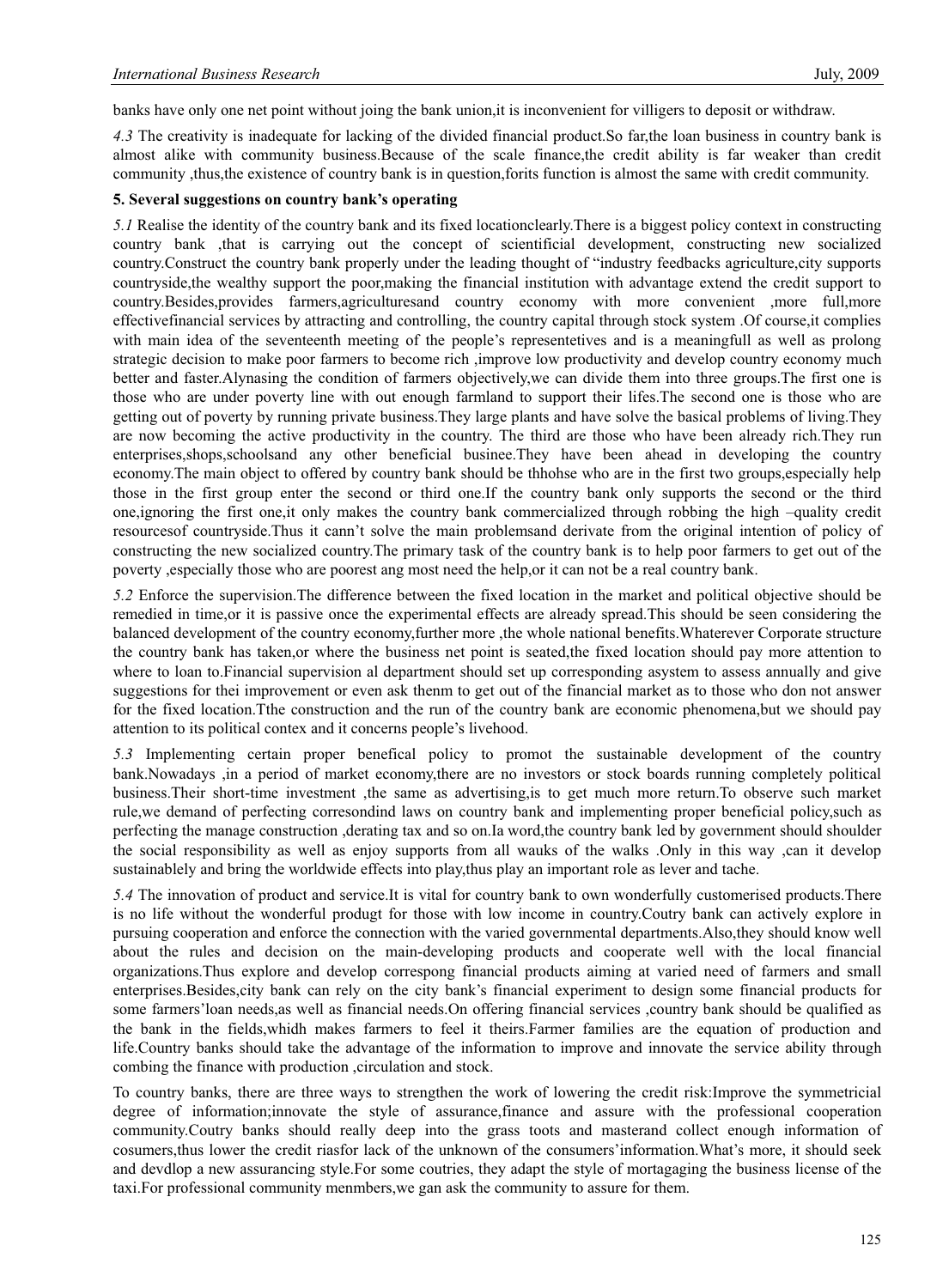*5.5* Relax restrict on the interes rate.Relaxing the restrict on rate is an important condition for country bank's steady development.Nowadays,the flattering extent of the country bank's credit interest rate is0.9-2.3 times of the norm rate.To the offers of the credit ,they care the benefit.Considering the factors such as distant,disperse of areas;the little amount and frequency of loan, to enable the commercialization of the rural financial feasible, 2.3 times the upper limit of the lending rate is still too low. To the needers, the most instrngent problem is the difficulty to loan rather than the high interes rate

*5.6* Construct deposit safety system of the country bank, complet the competition and the development of country financial institution.We have no deposit safetr system now.Our nation has always deen bearing the unseen assurance,In the context of the gradually open financial market and the diverty of the own system and the property right ,it is no longer appropriate for nation to bear the unseen assurance. And it is necessary to build the deposit safetr system of country bank in experimental areas.There are three basical faltors to support financial safety net:deposit safety system,serious superviaon of financial institution and the function of the latest loaners in China Center Bank.They can strength the confidence of the depositors on country financial system and resist Domino effect by closing special financial institutions .By using the system, supervision and recitifying in time of the those imperfect country financial institution ,as well as the better improvement of the country financial institution in case that it can only live but can not withdraw from the market.

## **6. Conclusions**

In a word, in order to develop the country economy which applies to national situation and varied needs of country areas, it is unfeasible to adapt the system of "Across the board". On contrary, we need to open our mind and be brave enough to innovate and explore new ways as to creating new sustainable model to develop country economy,as well as build new country.It is a challege for the whole financial field.

## **References**

Yanhong Bu. (2008). Post Bank Micro credit Development of the characteristics and advantages. Commercial Banks.  $(2): 63 - 64.$ 

Liang Cai. (2008). Does"businessbank"plus"country credit community"equal "double win"? Chinese cooperation time newspaper · May6.

China's rural micro-credit in international forums. (2007). record of the third unit. Sina Finance http://www.sina.com.cn December 26.

Xuguang Feng. (2003). The impact and the status quo of China's agriculture in attracting foreign direct investment. *The world economy*, (10):25-29.

Fan Gao. (2002). The demand related financial constraints in rural China and its removal. *China's Rural Economy*, (12), 12-15.

Wei Gao. (2007). The inspiration of Japanese Agricultural insurance development. *The financial of Xi'an.* 02.12-14

Wenchao Guo & Hong Liang. (2006). The research about the model of our country's Agricultural insurance.*The theoretical.*12.62-65.

Peiqing Guo. (2007). The research of "Yunus microcredit model".Western financial. (8): 23~26.

Qinghua Huang. (2008). the Theoretical Principle on the Estanbliahment of the Village or Township Banks and the Definition of Related Concept. *Journals of Fujian Business Higher Junior College.* (8):P32-35.

Zhuhui Huang & Lica Lv. (2005). China's agricultural use of foreign direct investment (FDI) *Research Journal of China Agricultural University(Social Sciences)*.(2) 12-16.

Darong Liu. (2003). A study of the administration on current bad loans in Chinese rural credit co-operatives. *Rural Economy,* (3), 21-24.

Yuyang Liu. (2007). The style choice of the country economy and the operating effects, *southwest economy*,(10)14-17.

Licai Lv, Yurong Gao & Zhuhui Huang. (2007). China's agricultural direct utilization of foreign direct investment in the status quo, Problems and Solutions. *Economic issues*, (1):76-78.

Ministry of Agriculture of the People's Republic of China. (1995-2003). *China Agricultural Development Report (1995-2003)*.Beijing: China Agriculture Press.

Min Ren & Jinlong Chen. (2008). Revelation of Rural Financial Operational State in Japan for Village or Township Banks in China. *Chinese Collective Economy.* (8).P12-14.

Xiaoyang Shang. Agricultural insurance: Government Units to sing good ride. *China Securities.* 2006.09-20.

Songcheng Sheng, et al. (2001). Retrospective view and prospects of the reform of the system of Chinese rural credit